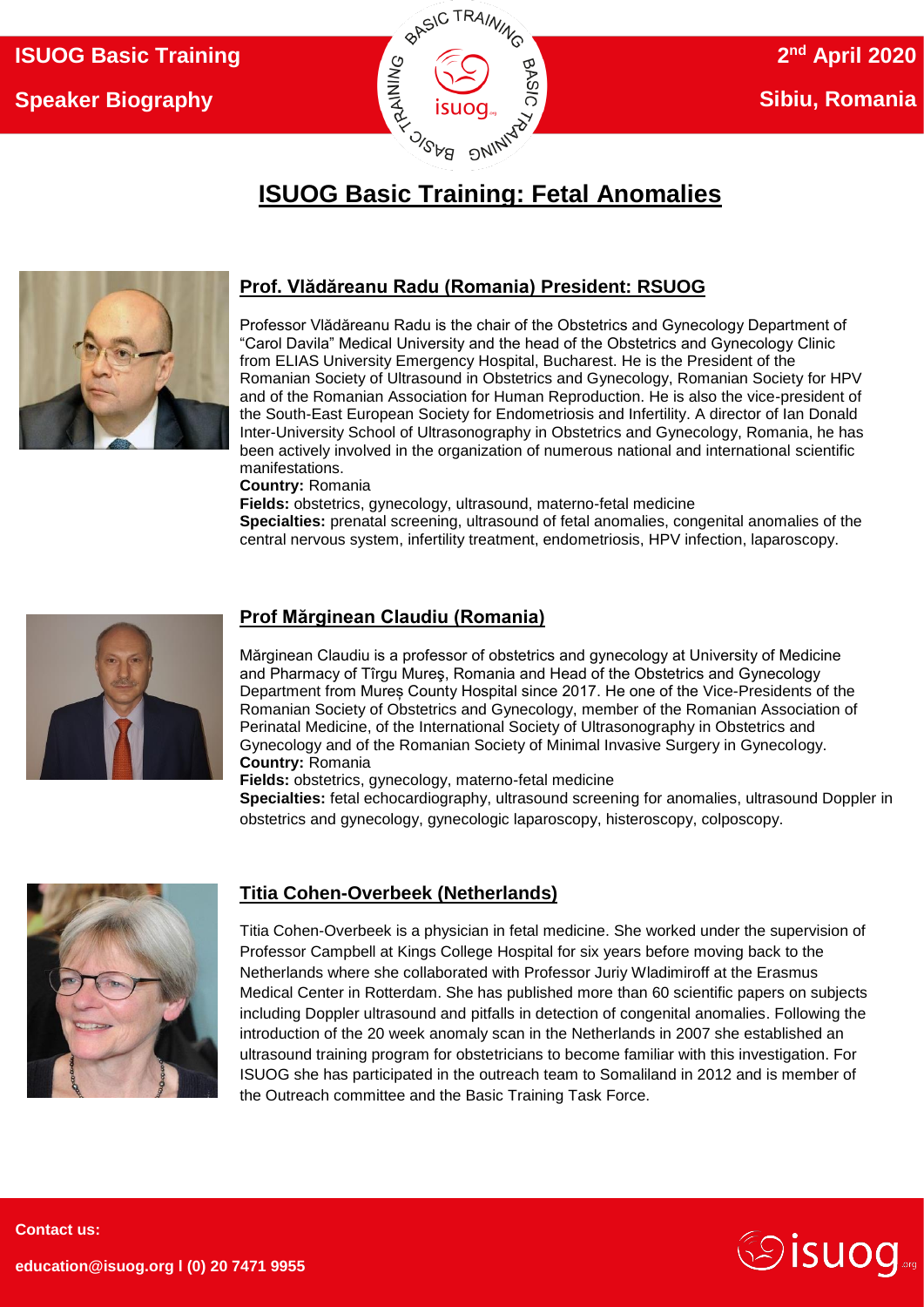# **ISUOG Basic Training Speaker Biography**





## **Trish Chudleigh (UK)**

Trish Chudleigh is a sonographer who has been involved in the teaching and practice of obstetric ultrasound since the mid-1970s, starting her scanning career with Stuart Campbell *at* King's College Hospital, London. She has been actively involved with the Fetal Anomaly Screening Programme for many years, in the establishment of the UK national guidelines, and more recently, in the ongoing rolling out of the national cardiac training programme. She is the co-author of one of the standard obstetric ultrasound textbooks in the UK, the 4th edition of which is recently out. She is the lead sonographer at the Rosie Hospital, Cambridge, and a Senior Lecturer at the University of Hertfordshire.



## **Prof. Liana Ples (Romania)**

Prof. Liana Ples PhD, MD, MPH is teaching at "Carol Davila" University of Medicine and Pharmacy Bucharest since 1991. She is working in the Bucur Obstetrics and Gynecology Department as a professor and senior physician. She has a Master Degree in Prenatal Diagnosis and Fetal Medicine at Paris Descartes University since 2014. She is Vice -President of the Romanian Perinatal Association and in the Board of The Romanian Society of Obstetrics and Gynecology. She authored and coauthored papers on ultrasound, fetal medicine and books and chapters in the Obsterics, Gynecology and Ultrasound area. She activates as lecturer in postgraduate courses of Fetal Medicine, Ultrasound, Colposcopy since 2010.Liana Ples serves on a regular basis as an expert for the Bucharest College of Physicians Disciplinary Committee. **Country:** Romania

**Field:** Obstetrics; Fetal Medicine, Gynecology **Languages:** English; French



### **Prof Dominic Iliescu (Romania)**

Dominic Iliescu is an Associate Professor in Obstetrics and Gynecology in Craiova, Romania and member of the Executive Board of The Romanian Society of Obstetrics.

He is well-known nationally and internationally for his research work, with several publications in the UOG Journal, regarding early prenatal diagnosis, intrapartum ultrasound and cardio-vascular anomalies. He won numerous prizes and distinctions, some awarded by ISUOG Society.

Dominic is an active member of the Romanian Society of Ultrasound in Obstetrics and Gynecology and had an important contribution for the ISUOG Guidelines translation into Romanian language and their implementation as national guidelines. He is the Head of the 2nd Clinic of Obstetrics and Gynecology of the University County Hospital from Craiova, and his hospital and university appointments include: member of the Faculty and Hospital Council, Ultrasound in Ob-Gyn Fellowship Director, University Research Committee, Hospital Medicine Committee, National Commission for Medical Residency.

Dominic Iliescu was educated at the University of Medicine and Pharmacy and University County Hospital Craiova. As part of his postgraduate training, he spent training stages in Addenbrooke's Hospital in Cambridge and Alexandra Hospital in Athens and attended prenatal ultrasound courses held by prestigious international



**Contact us:** 

**education@isuog.org l (0) 20 7471 9955**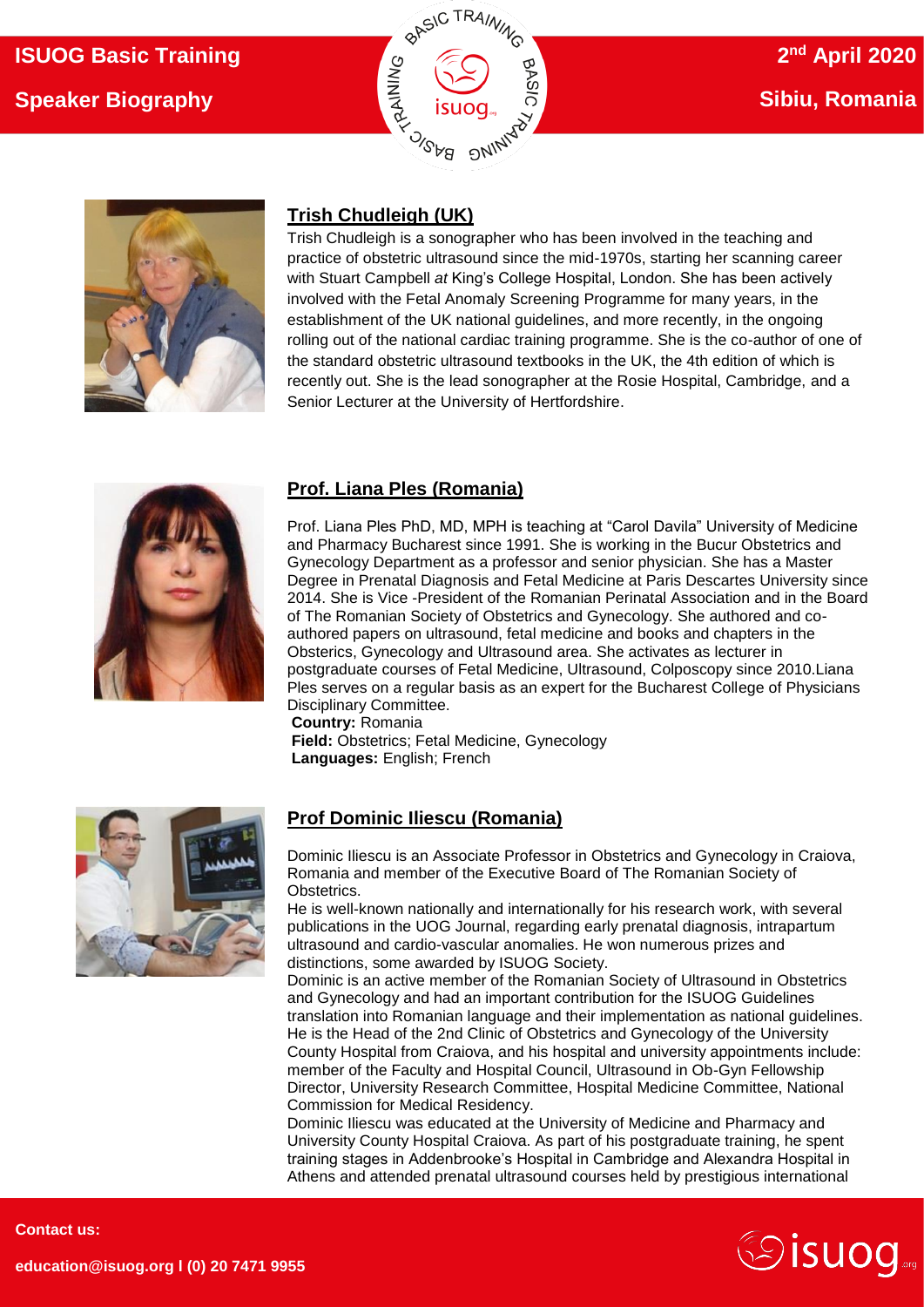

was invited as speaker and chairman at numerous scientific manifestations, both national and abroad, such as "Ian Donald" Course - Inter-University School of Medical Ultrasound, EUROSON - The Congress of European Federation of Societies for Ultrasound in Medicine and Biology, Congress of Hellenic Society for Ultrasound in Medicine and Biology, International Fetal Neurology Conference, Fetus As a Patient Congress.

Dominic enjoys teaching and takes responsibilities to educate junior doctors. He is leading foreign medical students' courses at the University of Medicine and Pharmacy from Craiova, directing research grants and international clinical studies, and running regularly research meetings with fellows, PhD candidates and residents for research in his Ob-Gyn fields of expertise: Ultrasound in Obstetrics and Gynecology, Maternal-fetal Medicine and Cervical Pathology.